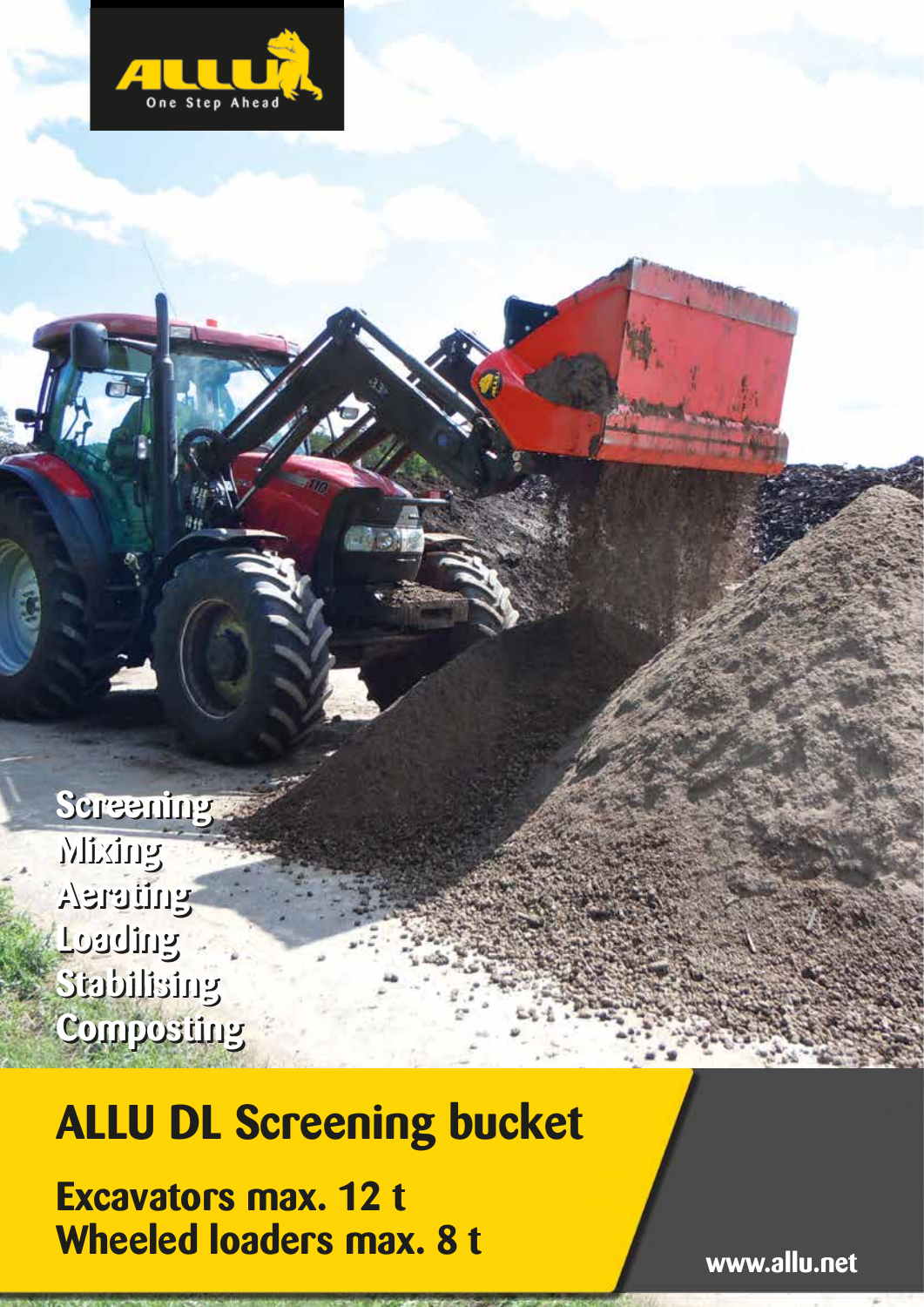

# *ALLU DL Screening buckets, quality and style for compact base machines!*

ALLU DL Screening buckets are suitable for excavators max. 12 t, loaders max. 8 t, tractors and backhoe loaders.

The core of the new Screening bucket is the unique top screen where the screening blades spin between the top screen combs. The end product size is defined by the space between the combs.

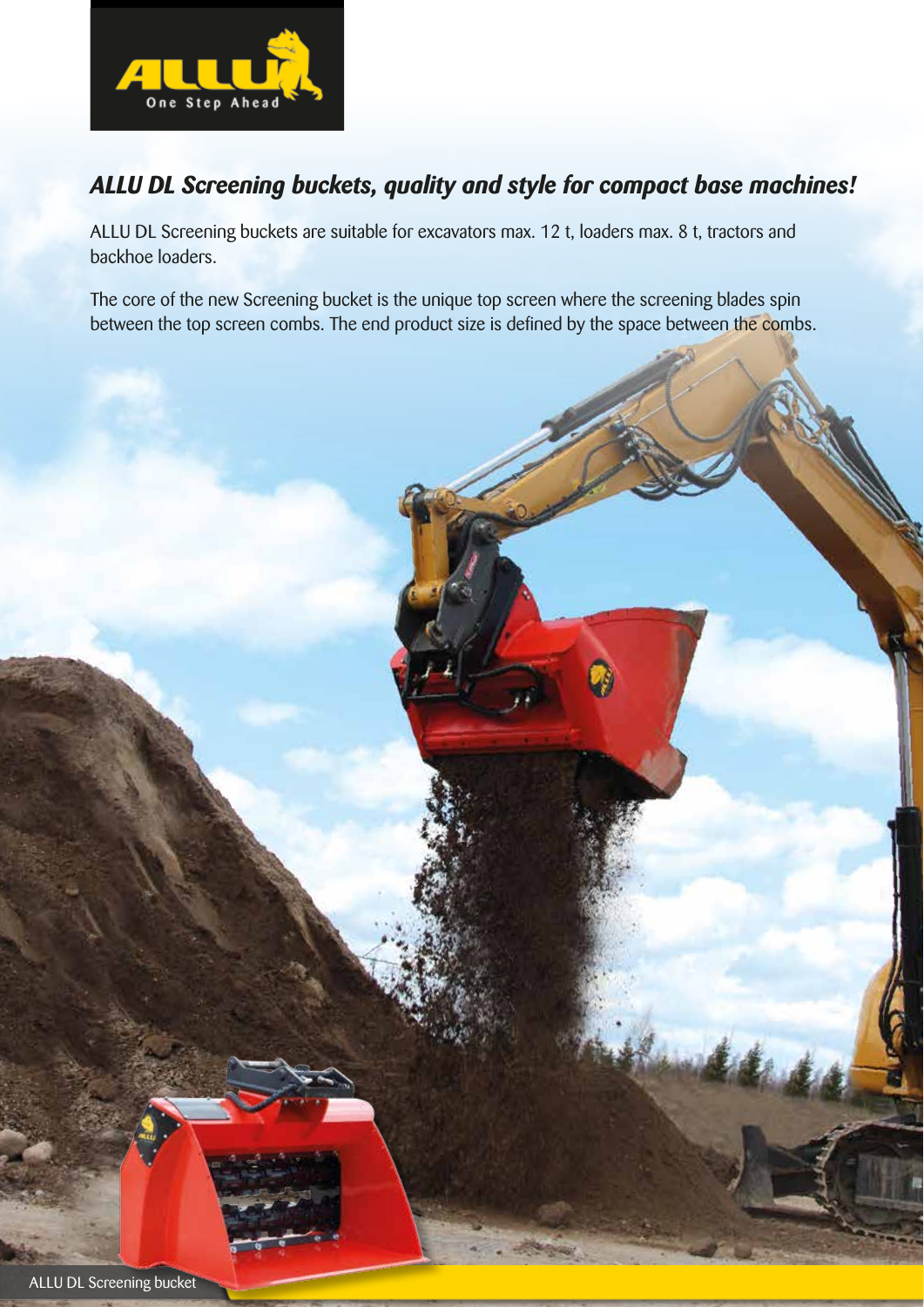

- Top screen combs carry most the material weight, this way the drums and bearings have less impact and load
- Changeable wearing parts (screening blades and top screen combs) lower the operating costs
- $\cdot$  Simple structure  $\rightarrow$  easy maintenance

The top screen structure works smoothly, even with wet materials. ALLU DL -screening buckets are therefore an excellent choice for screening topsoil, compost and peat and the perfect tool for landscaping.

## *Stabilising, mixing, aerating and composting Fine screening*

| X50 drums<br>with fixed blades |  |
|--------------------------------|--|
|                                |  |

0-15 and 0-25 mm endproduct size top screen drums with changeable wear parts

an atrodo at masala in shinin in masala na n

| Model<br><b>DL</b>                                                         | Base machine<br>recommendation recommendation<br>excavator<br>min/max | <b>Base machine</b><br>wheel loader<br>min/max | <b>Volume</b><br>water/heap<br><b>ISO/SAE</b><br>m <sup>3</sup> | Weight<br>$(25 \, \text{mm}$ top<br>screen)<br>Kg | flow<br>$1/m$ in | <b>Hydr.oil Screening</b><br>area<br>m <sup>2</sup> | <b>Blades</b><br>$(15 \text{ mm})$<br><b>DCS</b> | <b>Blades</b><br>$(25 \text{ mm})$<br>top screen) top screen)<br><b>DCS</b> | <b>Blades</b><br>(X 50)<br><b>DCS</b> | <b>Measures</b><br>Width x Height continuous<br>x Depth<br>cm | <b>Power</b><br><b>Kw</b> |
|----------------------------------------------------------------------------|-----------------------------------------------------------------------|------------------------------------------------|-----------------------------------------------------------------|---------------------------------------------------|------------------|-----------------------------------------------------|--------------------------------------------------|-----------------------------------------------------------------------------|---------------------------------------|---------------------------------------------------------------|---------------------------|
| <b>Excavators, Wheel loaders, Backhoe loaders, Tractors and Skidsteers</b> |                                                                       |                                                |                                                                 |                                                   |                  |                                                     |                                                  |                                                                             |                                       |                                                               |                           |
| <b>DL 2-09</b>                                                             | $4 - 12$                                                              | $2 - 8$                                        | 0,4/0,5                                                         | 430                                               | $60 - 90$        | 0.4                                                 | 70                                               | 50                                                                          | 100                                   | 110x91x95                                                     | 25                        |
| DL 2-12                                                                    | $7-12$                                                                | $3 - 8$                                        | 0,5/0,6                                                         | 540                                               | $60 - 90$        | 0.6                                                 | 98                                               | 70                                                                          | 148                                   | 143x91x95                                                     | 25                        |
| DL 2-17                                                                    | $9-12$ <sup>*</sup>                                                   | $4 - 8$                                        | 0,8/0,9                                                         | 695                                               | $60 - 90$        | 0.8                                                 | 134                                              | 98                                                                          | 208                                   | 189x91x95                                                     | 25                        |

Note!

- 1. Base machine minimum weight is based on material density 900kg/m3
- 2. Check the tipping load from the base machines' technical info. This may increase minimum weight recommendation even by 1 3 tonnes
- 3. Specifications subject to modifications at manufacturers discretion. All weights/sizes are approximate
- 4. Volume increases approximately 30 % with extra sides

\* Factory confirmation required